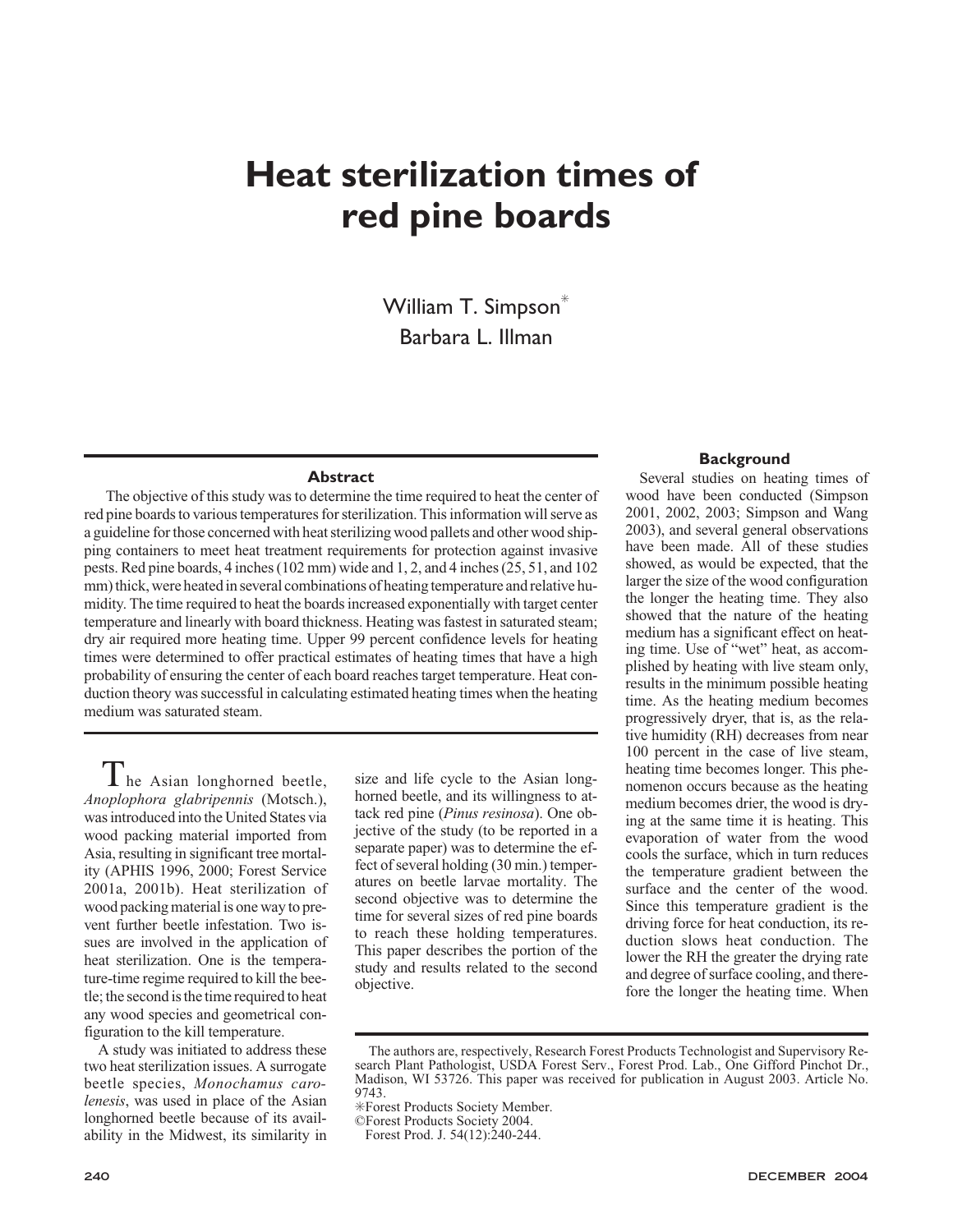the RH is low enough that the wet-bulb temperature in the heating/drying chamber is below the desired temperature inside the wood, heating time will be greatly extended, because the drying wood will not heat to a temperature above the wet-bulb temperature until it has dried to a low enough moisture content (MC) that the rate of evaporation has slowed substantially.

Another result of the previous studies is some degree of success in mathematically modeling the heating process to both increase our understanding of the importance of the various factors that affect heating time and to offer a way to calculate estimated heating times as a function of these factors. When heating in saturated steam, it is possible to successfully estimate heating times of round and rectangular wood cross sections using a relatively straightforward solution to heat flow equations (Simpson 2001). These equations do not apply when simultaneous drying occurs in dry heat. The surface cooling that occurs when heating in dry heat can be dealt with in a finite difference solution to the heat flow equations using a boundary condition that incorporates a timedependent change in surface temperature (Simpson 2002, 2003). Multiple regression has also been successfully used to estimate heating times and to set statistical confidence levels that are useful in selecting heating times that have a high probability of being long enough to reach target center temperature (Simpson and Wang 2003).

## **Experimental methods**

Red pine trees were obtained from the Chequamegon National Forest in Wisconsin. Three board thicknesses were studied: 1, 2, and 4 inches (25, 51, and 102 mm). (Note: thickness dimensions will hereafter be referred to in English units of measurement.) All boards were 4 feet (1.22 m) long and 4 inches (102 mm) wide. These sizes are typical of pallet parts and other wood packing material. The boards were maintained in the green condition, and representative boards were sampled for MC. The thickness of each board was measured. A total of 12 heating experiments were conducted; the conditions for each experiment are shown in **Table 1**. The target center temperatures were 133°F, 140°F, 158°F, and 176°F (56°C, 60°C, 70°C, and 80°C). (Note: target center temperatures will hereafter be referred to in °F.)

Table 1.  $-$  Experimental conditions for 12 heating time experiments on red pine. $a$ 

| Heating<br>temperature | Wet-bulb<br>temperature | Relative humidity | Thickness | Replicates |
|------------------------|-------------------------|-------------------|-----------|------------|
| $------(°F) -$         |                         | $(\%)$<br>(in.)   |           | (no.)      |
| 140                    | 110                     | 30.0              | 1.0       | 12         |
| 185                    | 135                     | 27.3              | 1.0       | 24         |
| 185                    | 135                     | 27.3              | 2.0       | 24         |
| 185                    | 135                     | 27.3              | 4.0       | 24         |
| 185                    | 185                     | 100               | 1.0       | 12         |
| 185                    | 185                     | 100               | 2.0       | 12         |
| 212                    | 165                     | 34.3              | 1.0       | 12         |
| 212                    | 165                     | 34.3              | 2.0       | 12         |
| 212                    | 165                     | 34.3              | 4.0       | 12         |

 $\overline{a}$  T<sub>C</sub> =  $[T_F - 32]/1.8$ .

The center temperature of 133°F is of particular interest because several current regulations aimed at preventing insect infestation require that temperature. The three higher center temperatures were requested by a cooperator in this study, USDA Animal and Plant Health Inspection Service (APHIS), to represent potential target temperatures when further research clarifies the kill temperatures of other insect and fungal pests. Several heating temperatures (140°F, 185°F, and 212°F [60°C, 85°C, and 100°C]) were included (**Table 1**) to cover a range of typical heating temperatures. Initial board center temperatures ranged from  $72^{\circ}$  to  $80^{\circ}$ F ( $22^{\circ}$  to  $27^{\circ}$ C).

The heating experiments were conducted in a  $1,500$  board foot  $(3.5 \text{ m}^3)$  experimental dry kiln. One thermocouple was inserted into the geometric center of each of the 12 boards per run by drilling a slightly oversized hole into the edge of the board. After the thermocouple was inserted, each hole was plugged with a round toothpick to minimize the influence of the outside kiln temperature on the measured center temperature. The boards were stickered so that all faces and edges were exposed to the kiln conditions. When all the thermocouples were in place, the kiln door (kiln already running and up to set point) was opened, the kiln truck holding the boards was quickly wheeled in, and the door was closed as quickly as possible to minimize recovery time of the kiln conditions. Center temperatures were read and processed by a computer every one to two minutes, depending on the test run.

# **Results**

The average initial MC of the red pine boards was 90 percent. **Table 2** summarizes the results of the heating time experiments, listing the average times to reach the target center temperatures and the upper 99 percent confidence levels for those heating times. **Figures 1 to 3** show the relationship between time for the center of each board to reach target temperature and target center temperature for 1-, 2-, and 4-inch-thick boards at three heating conditions of dry- and wet-bulb temperatures – 185°F/185°F, 185°F/135°F, and 212°F/165°F. **Figures 4 and 5** show the relationship between the time for the center to reach target temperature and board thickness for two combinations of dry- and wetbulb temperatures, 185°F/135°F and 212°F/165°F. **Figures 1 to 5** include regression equations for calculating estimates of heating times at intermediate levels of either target center temperature or board thickness. The upper 99 percent confidence levels were included to offer heating time estimates that were very close to ensure that the target center temperatures were attained.

Several observations can be made from **Table 2** and **Figures 1 to 5**. Heating time increased as the target center temperature increased and followed approximately exponential relationships (**Figs. 1 to 3**), which make it possible to calculate intermediate heating times relative to experimentally observed heating times. Another observation is that heating was fastest in saturated steam. The heating times at the 185°F/185°F dry/wet bulb conditions were the shortest. For example, at 185°F/185°F, 23.2 minutes were required for 2-inch-thick boards to reach a center temperature of 133°F. But at the higher dry-bulb temperature of 212°F, with a wet-bulb temperature of 165°F, heating time was 29.0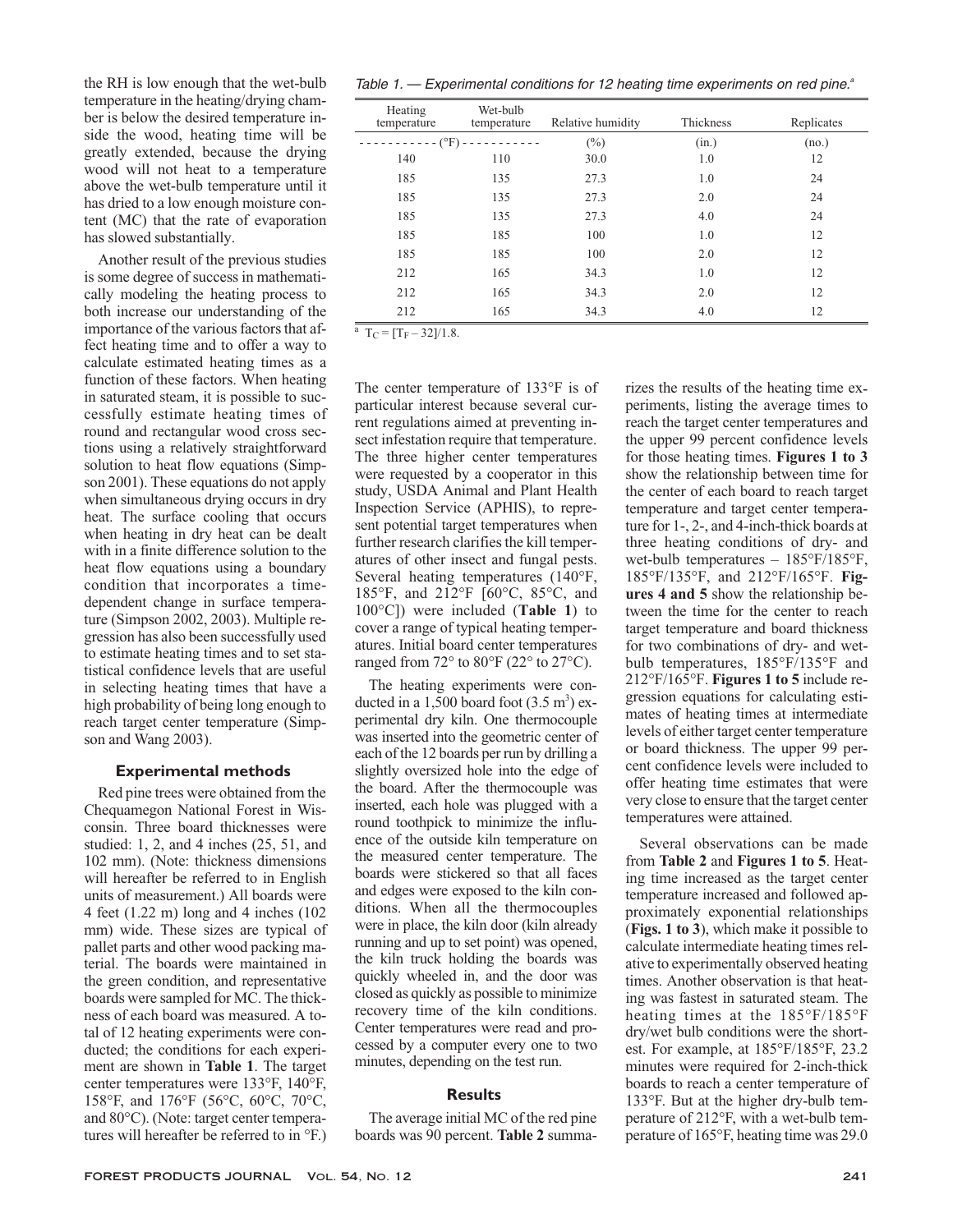

Figure 1. — Dependence of time for center of 1- by 4-inch (25- by 102-mm) and 2- by 4-inch (51- by 102-mm) red pine boards to reach target temperature at <sup>a</sup> dry-bulb temperature of 185°F (85°C) and <sup>a</sup> wet-bulb temperature of 185°F.



Figure 2. — Dependence of time for center of 1- by 4-inch (25- by 102-mm), 2- by 4-inch (51- by 102-mm), and 4- by 4-inch (102- by 102-mm) red pine boards to reach target temperature at <sup>a</sup> dry-bulb temperature of 185°F (85°C) and <sup>a</sup> wet-bulb temperature of 135°F  $(57^{\circ}C).$ 

minutes. At the same (185°F) dry-bulb temperature, but a lower wet-bulb temperature of only 135°F, heating time was even longer – 47.8 minutes. These observations illustrate the effect of surface cooling on heating time when heating is done in a dry environment where drying can occur during heating. The effect of surface cooling on heating time is discussed in more detail in Simpson

| Table 2. — Average and upper 99 percent confidence level times to heat 4-inch-wide |  |  |
|------------------------------------------------------------------------------------|--|--|
| red pine boards.                                                                   |  |  |

| Temperature |                |        |           | Time    |                | 99% level        |                      |
|-------------|----------------|--------|-----------|---------|----------------|------------------|----------------------|
| Heating     | Wet-bulb       | Center | Thickness | Average | 99% level      | above<br>average | MacClean<br>estimate |
|             | $- (°F) - - -$ |        | (in.)     |         | $---(min.)---$ |                  | (min.)               |
| 140         | 110            | 133    | 1.0       | 660     | 907            | $(\%)$<br>37.4   | NA                   |
| 185         | 135            | 135    | 1.0       | 22.8    | 27.4           | 20.2             | NA                   |
|             |                |        | 2.0       | 47.8    | 53.1           | 11.1             | NA                   |
|             |                |        | 4.0       | 107     | 118            | 10.3             | $\rm NA$             |
|             |                | 140    | 1.0       | 35.4    | 44.4           | 25.4             | NA                   |
|             |                |        | $2.0\,$   | 59.5    | 67.0           | 12.6             | $\rm NA$             |
|             |                |        | 4.0       | 132     | 150            | 13.6             | NA                   |
|             |                | 149    | $1.0\,$   | 52.8    | 69.7           | 32.0             | NA                   |
|             |                |        | $2.0\,$   | 84.3    | 101            | 19.8             | NA                   |
|             |                |        | 4.0       | 165     | 192            | 16.4             | NA                   |
|             |                | 158    | 1.0       | 90.0    | 132            | 46.7             | NA                   |
|             |                |        | 2.0       | 109     | 134            | 22.9             | NA                   |
|             |                |        | 4.0       | 194     | 252            | 29.9             | NA                   |
| 185         | 185            | 133    | 1.0       | 8.5     | 10.3           | 21.2             | 7.4                  |
|             |                |        | 2.0       | 23.2    | 28.2           | 21.6             | 24.5                 |
|             |                | 140    | $1.0\,$   | 9.7     | 11.7           | 20.6             | 8.4                  |
|             |                |        | 2.0       | 26.1    | 31.7           | 21.5             | 27.6                 |
|             |                | 149    | $1.0\,$   | 11.4    | 13.6           | 19.3             | $10.1\,$             |
|             |                |        | $2.0\,$   | 29.9    | 36.2           | 21.1             | 32.4                 |
|             |                | 158    | $1.0\,$   | 13.5    | 15.9           | 17.8             | 12.1                 |
|             |                |        | 2.0       | 34.5    | 41.5           | 20.9             | 38.4                 |
|             |                | 167    | 1.0       | 16.1    | 18.7           | 16.1             | 15.1                 |
|             |                |        | 2.0       | 40.4    | 48.7           | 20.5             | 46.8                 |
|             |                | 176    | 1.0       | 19.7    | 22.3           | 13.2             | 20.1                 |
|             |                |        | 2.0       | 46.5    | 55.0           | 18.3             | 61.0                 |
| 212         | 165            | 133    | 1.0       | 10.9    | 13.1           | 20.2             | $\rm NA$             |
|             |                |        | $2.0\,$   | 29.0    | 33.6           | 15.9             | $\rm NA$             |
|             |                |        | 4.0       | 60.2    | 68.7           | 14.1             | NA                   |
|             |                | 140    | 1.0       | 12.7    | 15.1           | 18.9             | NA                   |
|             |                |        | $2.0\,$   | 32.9    | 39.0           | 15.5             | $\rm NA$             |
|             |                |        | 4.0       | 68.0    | 78.1           | 14.9             | NA                   |
|             |                | 149    | 1.0       | 15.6    | 18.4           | 17.9             | NA                   |
|             |                |        | $2.0$     | 39.4    | 46.5           | 18.0             | NA                   |
|             |                |        | 4.0       | 80.7    | 93.2           | 15.5             | NA                   |
|             |                | 158    | $1.0\,$   | 20.5    | 24.7           | 20.5             | NA                   |
|             |                |        | $2.0\,$   | 49.9    | 60.3           | 20.8             | NA                   |
|             |                |        | 4.0       | 97.5    | 114            | 16.9             | NA                   |
|             |                | 167    | $1.0\,$   | 37.8    | 49.7           | 31.5             | NA                   |
|             |                |        | $2.0\,$   | 68.6    | 88.3           | 28.7             | $\rm NA$             |
|             |                |        | 4.0       | 123     | 150            | 22.0             | $\rm NA$             |
|             |                | 176    | 1.0       | 85.8    | 129            | 50.3             | $\rm NA$             |
|             |                |        | $2.0\,$   | 97.3    | 129            | 32.6             | $\rm NA$             |
|             |                |        | 4.0       | 167     | 219            | 31.1             | NA                   |

(2002), where the effect of wet-bulb depressions ranging from small to large, not just large, was studied. Similarly, the time required to reach a center temperature of 133°F at the dry-bulb/wet-bulb combination of 140°F/110°F (660 min.) was much longer than any other heating conditions. This illustrates the consequences of using the combination of a low heating temperature and dry heat.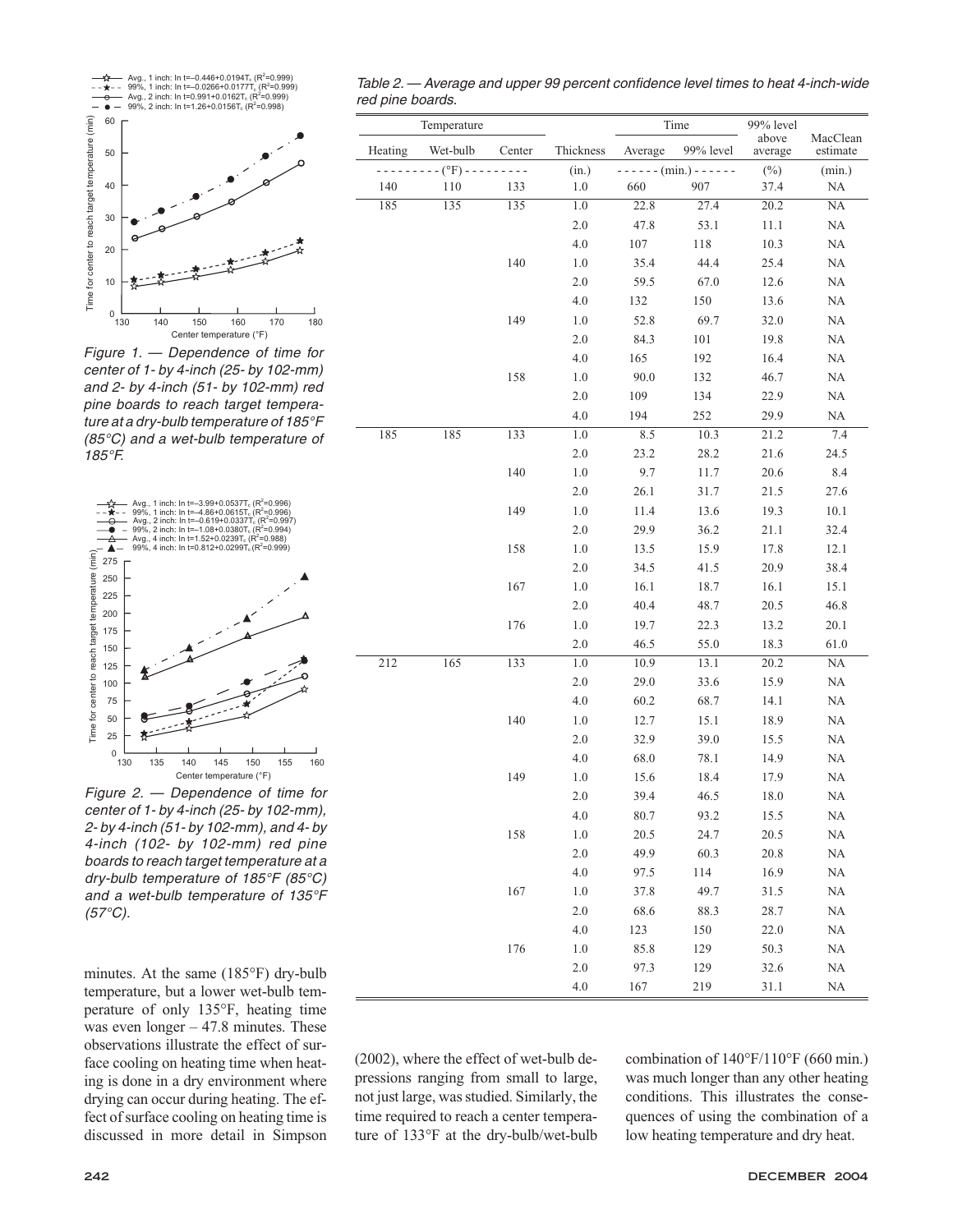

Figure 3. — Dependence of time for center of 1- by 4-inch (25- by 102-mm), 2- by 4-inch (51- by 102-mm), and 4- by 4-inch (102- by 102-mm) red pine boards to reach target temperature at <sup>a</sup> dry-bulb temperature of 212°F (100°C) and <sup>a</sup> wet-bulb temperature of 165°F  $(74^{\circ}C).$ 



Figure 4. — Dependence of time for center of 4-inch- (102-mm-) wide red pine boards to reach target temperature at <sup>a</sup> dry-bulb temperature of 185°F (85°C) and <sup>a</sup> wet-bulb temperature of 135°F (57°C).

Three factors combined to cause this slow heating. One was the small difference between the heating temperature of 140°F and the target center temperature of 133°F. Another was the substantial surface cooling caused by the low RH (30%, **Table 1**). Probably the most important factor was the relationship between the wet-bulb temperature of 110°F and the target center temperature of 133°F. The high rate of evaporation lowered the wet-bulb temperature of the wood to below 133°F, and therefore the



Figure 5. — Dependence of time for center of 4-inch- (102-mm-) wide red pine boards to reach target temperature at <sup>a</sup> dry-bulb temperature of 212°F (100°C) and <sup>a</sup> wet-bulb temperature of 165°F (74°C).



Figure 6. — Comparison of experimental heating times of 1- by 4-inch (25- by 102-mm) and 2- by 4-inch (51- by 102-mm) red pine boards with heating times estimated by MacClean's equations at <sup>a</sup> heating and wet-bulb temperature of 185°F (85°C)

wood could not reach 133°F until it had dried to a low enough MC to slow evaporation enough to allow the wet-bulb temperature to increase to that level. As a result, it may not be practical to heattreat wood in conditions where the wetbulb temperature in the heating chamber is below the target center temperature.

The effect of thickness on heating time is approximately linear (**Figs. 4 and 5**). Even though in heat conduction the heating time is expected to increase with the square of thickness (double thickness and increase heating time by four times), such a large effect was not



Figure 7. — Calculated estimates of heating times for 4- by 4-inch (102- by 102-mm) red pine boards at <sup>a</sup> heating and wet-bulb temperature of 185°F  $(85^{\circ}C)$ .

seen. The reason is that as the 4-inchwide boards in this study increased in thickness from 1 to 4 inches, heating from the edges became a more important factor in heat conduction. This relationship would not be the same if the boards were wider than 4 inches.

**Figure 6** compares experimental heating times for 1- and 2-inch-thick boards heated at both dry- and wet-bulb temperatures of 185°F (85°C), with heating times calculated by the heat flow equations utilized by Simpson (2001). Calculated heating times were less than experimental times for 1-inchthick boards and greater for 2-inch-thick boards, with average deviations between experimental and calculated times of about 10 percent for both thicknesses. There were no experimental data for 4 inch-thick boards at these heating conditions; **Figure 7** shows calculated estimates.

# **Summary and conclusions**

Heating time experiments were conducted on red pine boards 4 inches wide and ranging from 1 to 4 inches thick, which are typical sizes for wood pallet parts and other wood packing components used in international trade where invasive pests are a problem. Several regimes of heating temperature and RH were included in the experiments to cover a range of heating capabilities that might be available to users engaged in heat sterilization. The time required to heat the experimental configurations to several target center temperatures increased exponentially with the target center temperature and linearly with